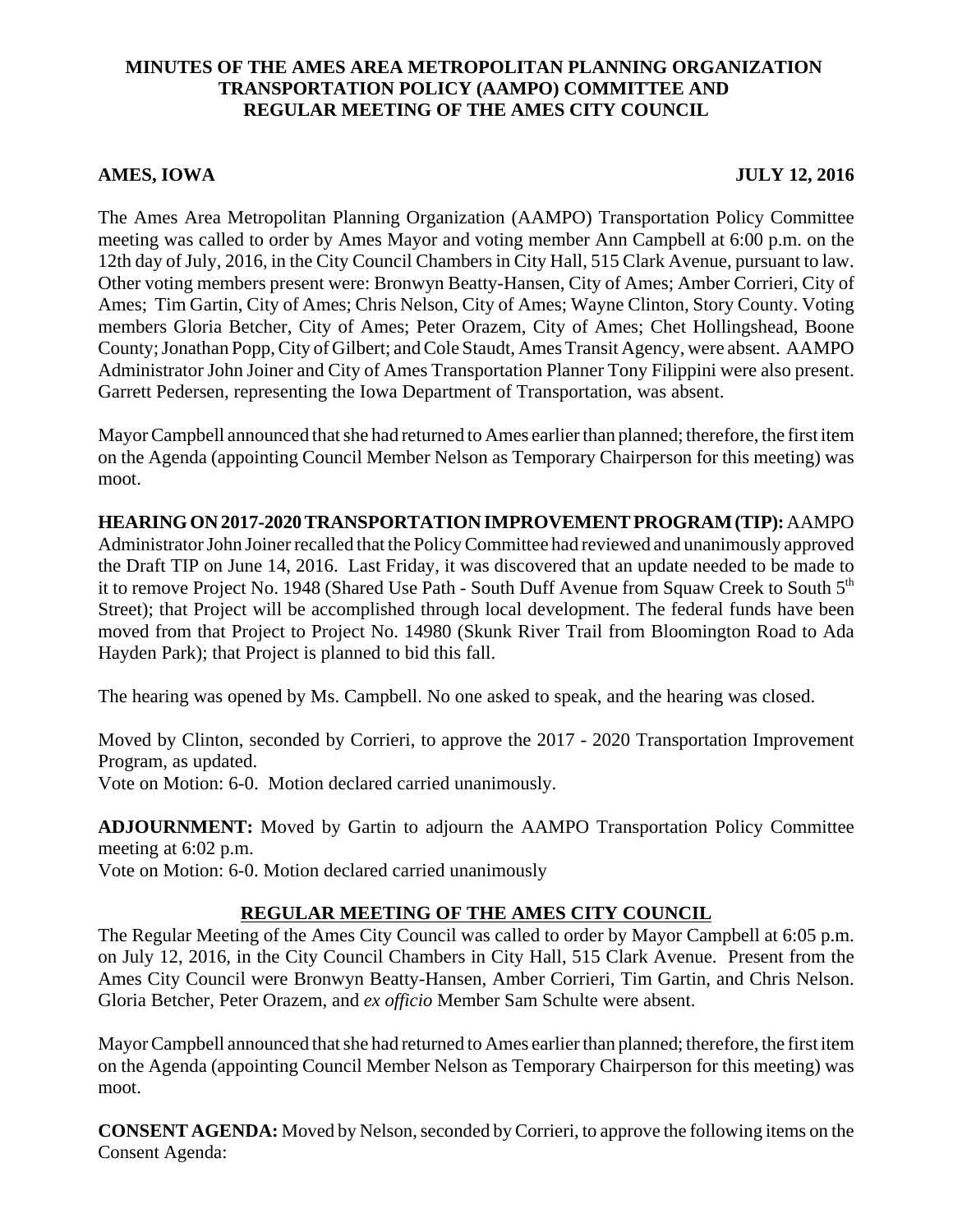- 1. Motion approving payment of claims
- 2. Motion approving Minutes of Special Meeting of June 21, 2016, and Regular Meeting of June 28, 2016
- 3. Motion approving Report of Contract Change Orders for June 16-30
- 4. Motion approving new Special Class C Liquor License & Outdoor Service for Botanero Latino, 604 East Lincoln Way
- 5. Motion approving renewal of the following Beer Permits, Wine Permits, and Liquor Licenses:
	- a. Class C Liquor Welch Avenue Station, 207 Welch Avenue
	- b. Special Class C Liquor, B Wine, & Outdoor Service Wheatsfield Cooperative, 413 Northwestern Avenue, Suite 105
	- c. Class C Liquor & Outdoor Service Bar, 823 Wheeler Street, Suite 4
	- d. Class B Beer Panchero's Mexican Grill, 1310 South Duff Avenue
	- e. Class C Liquor Applebee's, 105 Chestnut Street
	- f. Special Class C Liquor Triple Double, 223 Welch Avenue
	- g. Class C Liquor & Outdoor Service VenuWorks, Scheman Building
- 6. Motion approving request for authority to retain additional outside counsel
- 7. Requests from Main Street Cultural District for Summer Sidewalk Sales on July 28-July 30, 2016:
	- a. Motion approving blanket Temporary Obstruction Permit for 400 block of Kellogg Avenue from 4 to 7:30 p.m. on Thursday, July 28, and Blanket Vending License
	- b. RESOLUTION NO. 16-395 approving closure of 400 block of Kellogg Avenue from 4 to 7:30 p.m. on Thursday, July 28, and waiving requirement of reimbursement for lost parking meter revenue
	- c. RESOLUTION NO. 16-396 approving suspension of parking regulations in Central Business District from 8:00 a.m. to 6:00 p.m. on Saturday, July 30
	- d. RESOLUTION NO. 16-397 approving waiver of fees for blanket Vending License and parking meters in entire Central Business District
- 8. Requests from Main Street Cultural District for Foodies & Brew on August 19, 2016:
	- a. Motion approving Blanket Temporary Obstruction Permit and Blanket Vending License
	- b. Motion approving 5-day (August 18-22) Special Class C Liquor License and Outdoor Service
	- c. RESOLUTION NO. 16-398 approving closure of Douglas Avenue, and 12 metered parking spaces, between Main Street and Fifth Street from 8 a.m. on Friday, August 19, to 1 a.m. on Saturday, August 20, and waiver of parking meter fees
	- d. RESOLUTION NO. 16-399 approving waiver of Blanket Vending License fee
- 9. Requests from Iowa State Running Club for Mile on Main Street on Saturday, September 17, 2016:
	- a. Motion approving blanket Temporary Obstruction Permit for Burnett Avenue, Clark Avenue, 8<sup>th</sup> Street, and  $11<sup>th</sup>$  Street from 8:45 a.m. to 9:45 a.m. on Saturday, September 17
	- b. RESOLUTION NO. 16-400 approving closure of Burnett Avenue, Clark Avenue, 8<sup>th</sup> Street, 9<sup>th</sup> Street,  $10^{th}$  Street, and  $11^{th}$  Street from 8:45 a.m. to 9:45 a.m. on Saturday, September 17
	- c. RESOLUTION NO. 16-401 approving closure of 22 parking spaces within closed areas, and waiving requirement of reimbursement for lost parking meter revenue
- 10. RESOLUTION NO. 16-402 Professional Service Agreement with Shive-Hattery for engineering services for 2016/17 CyRide Route Pavement Improvements  $(S. 3<sup>rd</sup> Street/S. 4<sup>th</sup> Street)$
- 11. RESOLUTION NO. 16-403 approving Professional Service Agreement with Stanley Consultants, Inc., for Engineering Services for East Industrial Area Utility Extension project
- 12. RESOLUTION NO. 16-404 waiving formal bidding requirements and approving software maintenance contract with Sungard/HTE for joint public safety network
- 13. RESOLUTION NO. 16-405 waiving formal bidding requirements and approving software maintenance contract with Sungard/HTE for Information Technology
- 14. RESOLUTION NO. 16-406 approving contract with EMC Risk Services, LLC, for Workers' Compensation and Municipal Fire and Police "411 System" Claims Administration from August 1, 2016, through July 31, 2017, in an amount not to exceed \$55,000
- 15. RESOLUTION NO. 16-407 awarding contract for purchase of 15kV 500 KCMIL Compact Copper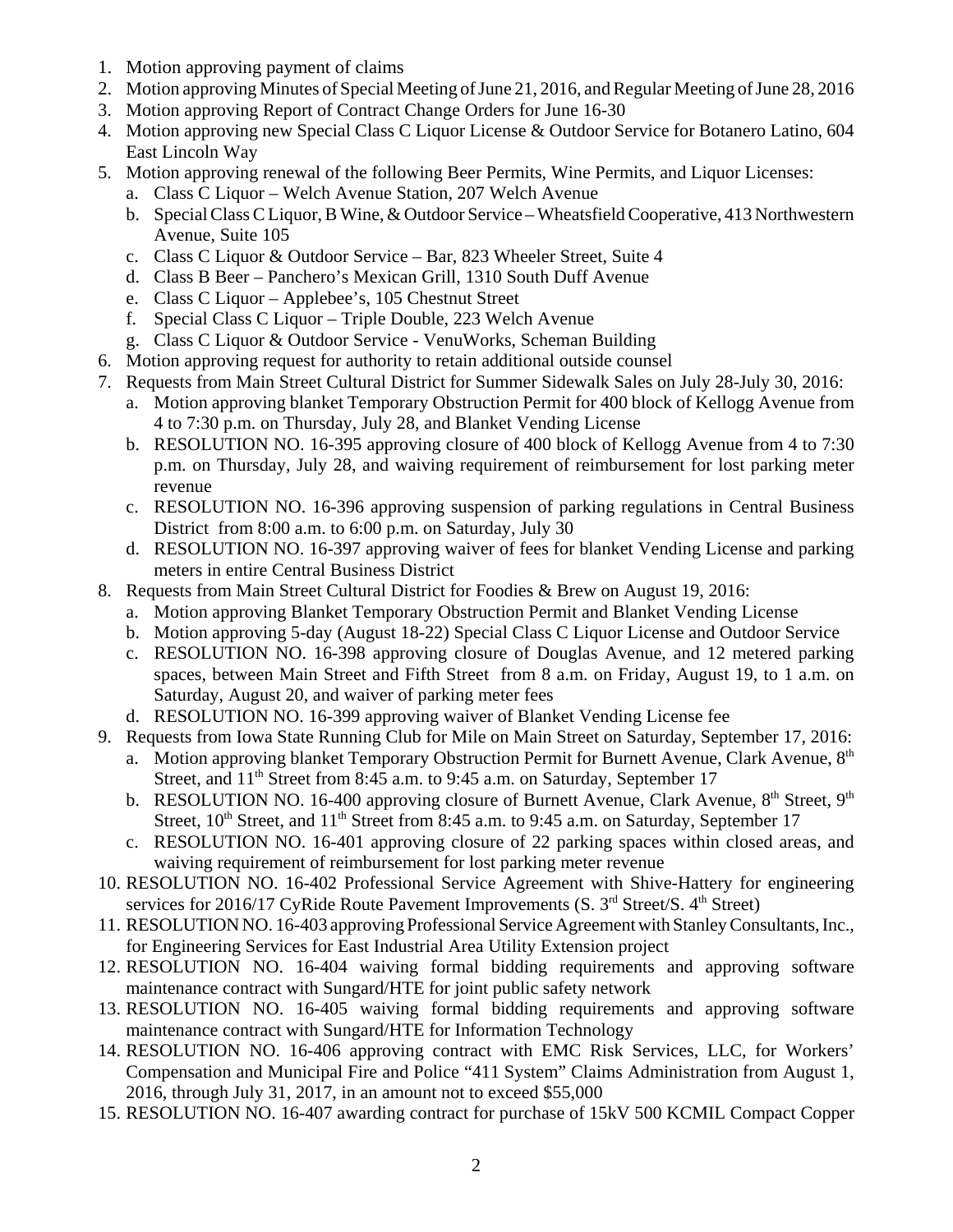Cable for Electric Services to Affinity Resources of San Francisco, California, in the amount of \$58,768.68

- 16. RESOLUTION NO. 16-408 approving contract renewal with Fletcher-Reinhardt Company of Cedar Rapids, Iowa, for purchase of Electric Meters in accordance with unit prices bid
- 17. RESOLUTION NO. 16-409 approving preliminary plans and specifications for the South Skunk River Basin Watershed Improvements (City Hall Parking Lot Reconstruction); setting August 3, 2016, as bid due date and August 9, 2016, as date of public hearing
- 18. RESOLUTION NO. 16-410 approving contract and bond for Ames/ISU Ice Arena LED Lighting Replacement
- 19. RESOLUTION NO. 16-411 approving contract and bond for Electrical Maintenance Services for Power Plant
- 20. RESOLUTION NO. 16-412 approving contract and bond for 2015/16 Storm Sewer Improvements Program (Various Locations)
- 21. RESOLUTION NO. 16-413 accepting completion of public improvements on Dotson Drive (Ames Middle School)
- 22. RESOLUTION NO. 16-414 approving Change Order No. 7 for WPC Digester Improvements Project
- 23. RESOLUTION NO. 16-415 accepting completion of WPC Decant Line Repairs Project
- 24. RESOLUTION NO. 16-416 accepting completion of 2013/14 and 2014/15 Resource Recovery System Improvements (HVAC Improvements)

Roll Call Vote: 4-0. Resolutions/Motions declared adopted/approved unanimously, signed by the Mayor, and hereby made a portion of these Minutes.

**PUBLIC FORUM:** Matthew Goodman, 2019 Friley Road, Ames, said that he was a member of Ames Progressive Alliance (Alliance). He shared that the Alliance has been working in conjunction with the Body of Christ Church located at  $114 - 5<sup>th</sup>$  Street in Ames to hold a community conversation on race relations in the City of Ames. Mr. Goodman stated that one of the pillars of the goals of the Ames Progressive Alliance is to empower residents of the community whose voices might not otherwise be heard. He invited the Mayor and City Council to stop by on July 14 from 7 - 9 p.m. at the Body of Christ Church at 114-5th Street. He also invited the Human Relations Commission to attend to hear the perspectives shared.

No one else came forward to speak, and the Mayor closed Public Forum.

**SOUTH DUFF ACCESS SAFETY IMPROVEMENTS PROJECT:** Traffic Engineer Damion Pregitzer recalled that, on December 22, 2015, staff had provided an update to the City Council on the progress of the South Duff Access Project. Since that time, City staff and Clapsaddle-Garber (CGA), the City's engineering consultant, have been working with Walmart's Realty Department headquartered in Bentonville, Arkansas, to create a Cross-Access Easement connecting the businesses along the east side of South Duff Avenue. The coordination with Walmart also included developing a Cost-Sharing Agreement for design and construction among the City, Walmart, and Hunziker Development. Walmart has agreed to the Project, but they indicated that they wanted to see the design and approximate costs. According to Mr. Pregitzer, in order to progress with final engineering design for development of plans and specifications for bidding, an Amendment to the Professional Service Agreement with CGA will be needed. Clapsaddle-Garber will facilitate stakeholder meetings, draft Cross-Access Easements, and develop conceptual design. If that Amendment is approved, staff will then be able to work with all of the impacted business owners to create a final design that addresses their concerns as best as possible.

Mr. Pregitzer pointed out that the City only had a concept back in December. He has met with property owners on both the east and west sides of South Duff and heard their concerns, which he categorized as design-related. Having a design will actually provide details that will allow him to address the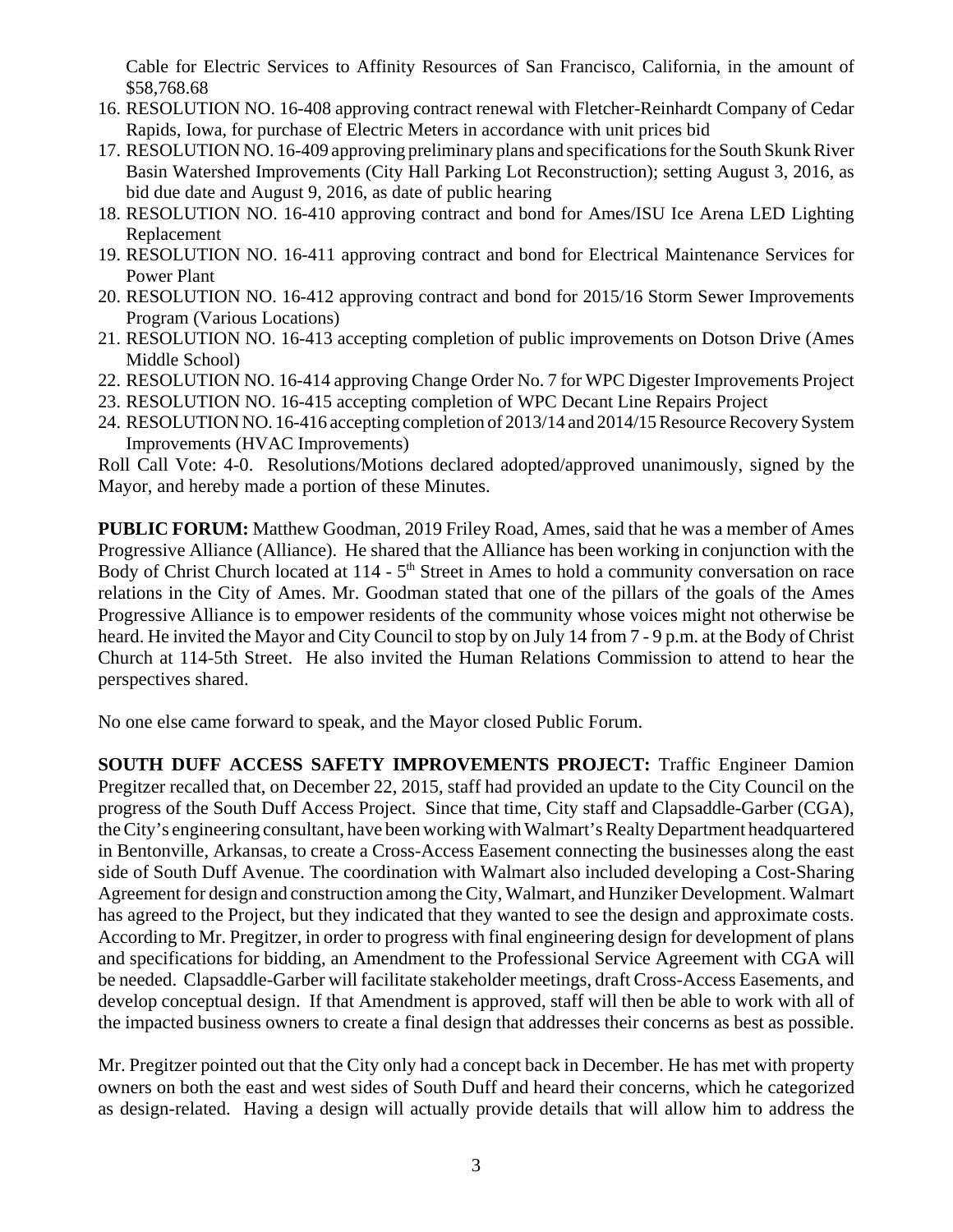concerns of the impacted property owners. One of the benefits of entering into the Design Agreement is that it will allow for stakeholder meetings to be facilitated. Site visits will be made so that the consultants can see and hear the property owners' concerns.

Attorney Bill Talbot, Newbrough Law Firm, 612 Kellogg, Ames, stated that he was representing four local owners and Great Western Bank, who are all opposed in principal to this project. Answering an inquiry from Council Member Gartin, Mr. Talbot shared that the client he is representing tonight is the Bundy Family. Mr. Talbot shared that all of the owners he represents have great doubt whether there will be any improvements in safety or traffic flow as a result of this project. He wanted to speak tonight before the design was decided because these projects have a tendency to have a "snowball rolling down a hill" effect. Noting that two of the Council Members were absent from this meeting, he said that it was not the best time to take a vote on the design phase of this Project. Mr. Talbot recommended that, before any part of this Project moves forwards, the City meet with all property owners, not just a few owners, and convince them that there will be safety or traffic-flow improvements. Council Member Gartin noted that there had been several lengthy conversations and two workshops held about this Project when issues voiced by the property owners were examined. He asked Mr. Talbot what more he would like the City to do. Mr. Talbot stated that his clients disagree with the claims that there will be an improvement in traffic flow or safety.

Mr. Pregitzer advised that the final product will result in what the Iowa Department of Transportation (Iowa DOT) can approve or not approve. According to Mr. Pregitzer, the City of Ames has a very good working relationship with the Iowa DOT District 1; that office is located in Ames, so they know the importance of the improvements that are needed for the area. According to Mr. Pregitzer, there is \$400,000 in a Safety Grant and \$450,000 in a USTEP Grant for this Project from the State, so the Iowa DOT is a very involved partner. Mr. Pregitzer indicated that the City is working hard to balance the Iowa DOT needs with how the property owners will be impacted. Mr. Pregitzer commented that the City will do whatever it can to lessen the impact on the business owners. It was also reported by Mr. Pregitzer that the Iowa DOT has indicated a strong desire to complete this project in this construction year. He emphasized, however, that the item on tonight's Agenda pertains to only the beginning of the design phase, not the actual construction.

Council Member Beatty-Hansen asked if the design would include an eastern access route. Mr. Pregitzer acknowledged that it would.

Council Member Gartin asked Mr. Pregitzer to expound on the concerns about improved traffic flow and safety. Mr. Pregitzer stated that, before the concept for this Project was even presented, a traffic study, benefit-cost analysis, and safety analysis were conducted. He referenced the Report given to the City Council in July of 2015, which quantifies the improvement related to the delay in having the signal in there. The crash reduction data were also in that Report. Mr. Pregitzer said that he had been asked how these improvements fit into the "bigger picture" of the City's overall Transportation Plan. He had been asked why the City wasn't focusing on the Grand Avenue Extension. Mr. Pregitzer reported that the City is focusing on the Grand Avenue Extension; it is the highest-priority project that the City has. However, it is not the only transportation improvement that the City is looking to as one project doesn't necessarily fix the problem; they play in to each other. Mr. Gartin recalled that an animated model had been developed to show how this Project would work. Mr. Gartin asked Mr. Pregitzer to provide that information and model to Attorney Talbot. Council Member Gartin asked Mr. Pregitzer to explain how the safety of the South Duff Corridor would be improved by this Project. Mr. Pregitzer answered that the median will simplify the driver's options and remove the possibility of a driver making a left-hand turn in front of oncoming traffic. Council Member Gartin stated that the City's goal is to get this project done right. He requested that any suggestions from Mr. Talbot's clients on how to make it better be shared with Mr. Pregitzer.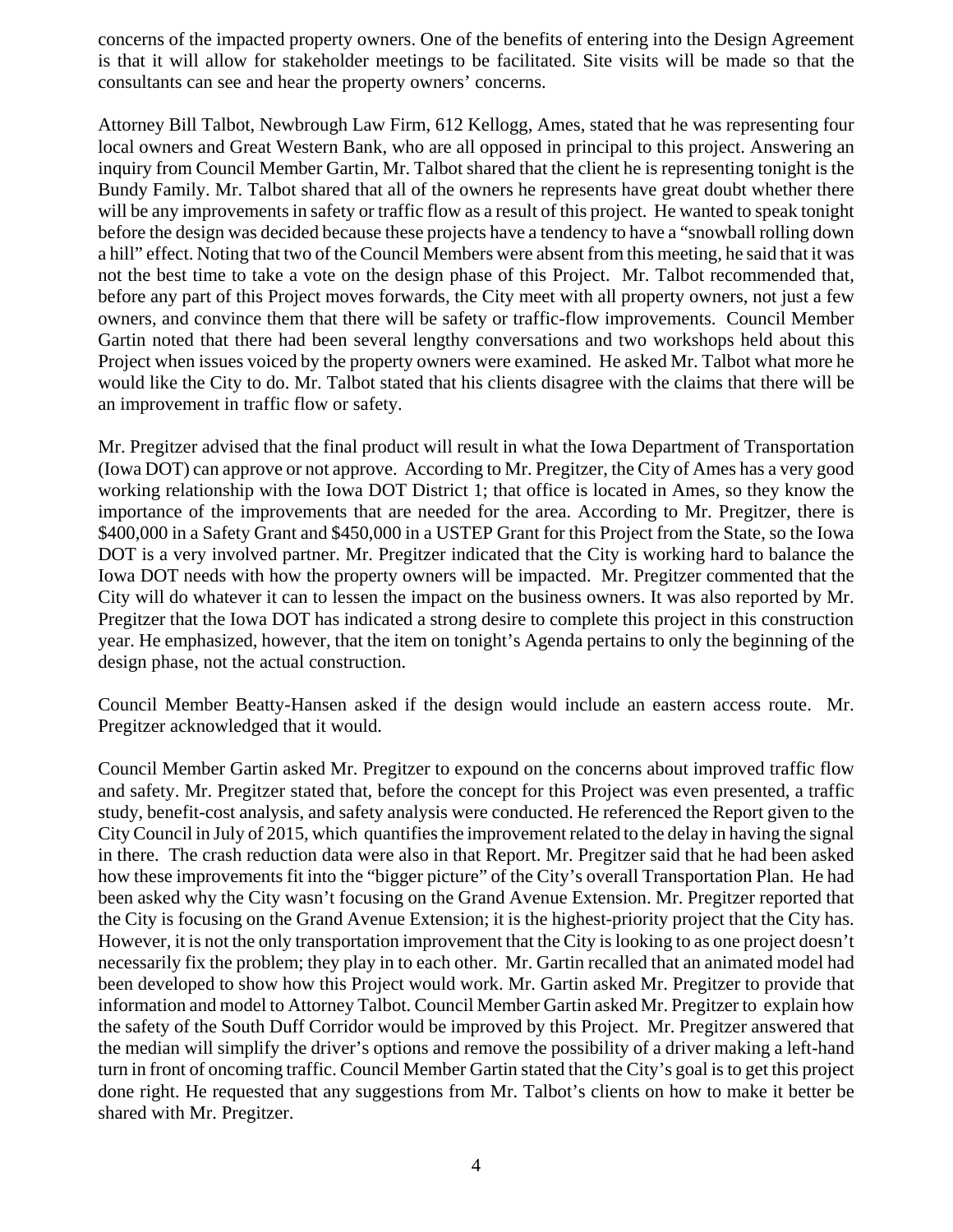It was emphasized by Mr. Pregitzer that moving ahead with the design will provide the opportunity to work with stakeholders to address their concerns with specific solutions and still allow the project to be substantially completed by the end of the calendar year. Not knowing specific design information has been an ongoing source of frustration to stakeholders that were not able to be addressed through conceptual design.

Moved by Nelson, seconded by Gartin, to adopt RESOLUTION NO. 16-417 approving the Cost-Sharing Agreement among the City of Ames, Walmart, and E-M Hunziker, LLC, for each party to pay one-third of the Design Contract Amendment.

Roll Call Vote: 4-0. Resolution declared adopted unanimously, signed by the Mayor, and hereby made a portion of these Minutes.

Moved by Nelson, seconded by Gartin, to adopt RESOLUTION NO. 16-418 approving the Professional Services Agreement Amendment with Clapsaddle-Garber Associates, Inc., in the amount of \$87,873. Roll Call Vote: 4-0. Resolution declared adopted unanimously, signed by the Mayor, and hereby made a portion of these Minutes.

**3599 GEORGE WASHINGTON CARVER AVENUE:** Planning and Housing Director Kelly Diekmann advised that the alternatives, as structured, were not quite correct as far as the order in which the three items have to occur. The rezoning does have to happen first, so Alternative 1.a. is correct. There should have been a condition (iv.) under Alternative 1.b., to state that approval of the Major Site Development Plan would be effective only upon the third reading of the Rezoning Ordinance. Item 1.c., should have included that approval of the Preliminary Plan would be effective only upon the third reading of the Rezoning Ordinance.

Mr. Diekmann noted that the subject land was annexed approximately a year ago. The applicant is requesting the property develop as a Planned Residential District (PRD) due mainly to concerns over the space needed for a public street. The private street is the primary difference between this development and a conventional development. According to Director Diekmann, staff is supportive of the private street. Even though the City does not have private street standards, staff defaults to expectations that private streets provide the same level of pedestrian connectivity and convenience as public street. The applicant has proposed that a sidewalk be placed only on one side of the private street; however, staff believes that sidewalks should be installed along both sides of the private street to be in line with the minimum public street requirements, which is for sidewalks to be installed on both sides of residential streets. That is the only deviation that the applicant is requesting; otherwise, it meets the intent of the PRD. A map of the layout was presented by Mr. Diekmann. He noted that in lieu of a culde-sac, there will be a fire turnaround that meets Fire Code requirements; that will not be maintained by the City. There will be a Conservation Easement, thus meeting some of the principles of a PRD.

According to Director Diekmann, the Planning and Zoning Commission, at its meeting of June 15, 2016, voted (6-0) to recommend that the City Council rezone the subject property; approve the Major Site Development Plan, subject to conditions; and approve the project without requiring the additional sidewalk along the south side of the street. Functionally, it will be two private sidewalks.

Council Member Nelson noted that the sidewalk along George Washington Carver will connect to an existing sidewalk. However, as it loops around, it will go into an Outlot A in Scenic Valley that just goes into an outlot. Mr. Diekmann advised that it will connect into the private sidewalk system for Scenic Valley. Mr. Nelson said he was fairly comfortable with sidewalk on one side of a private street since there were such a few number of lots involved.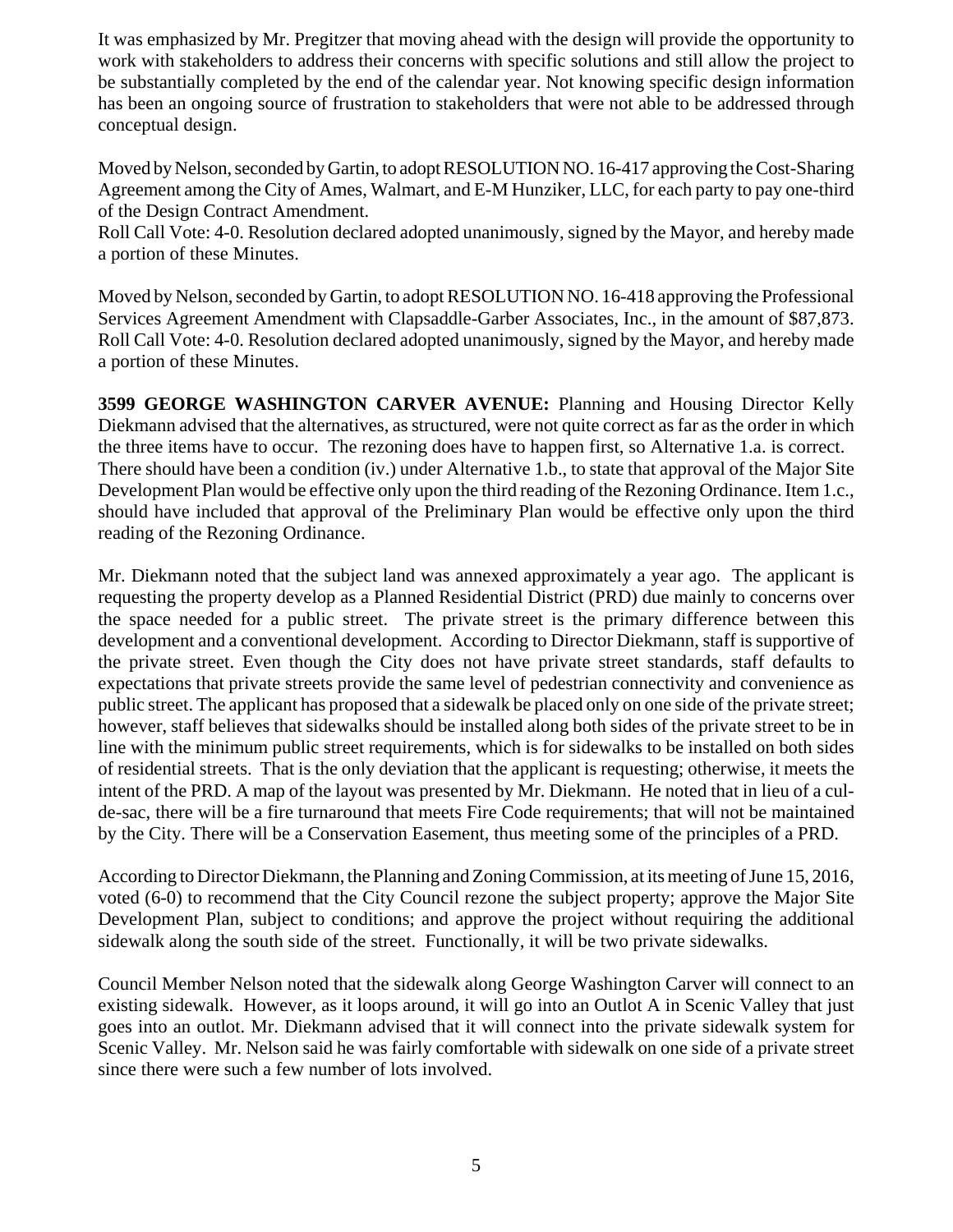Council Member Gartin asked about water flow from this Subdivision. Specifically, he asked if any of the water will flow to the Fromm's property. According to Director Diekmann, the storm water is directed to the Outlot, not directly into the channel (drainage way). At the inquiry of Mr. Gartin, Mr. Diekmann answered that notice had been provided to property owners within 300 feet, which would have included the Fromms.

Hearings on rezoning from Agricultural (A) and Suburban Residential Low Density (FS-RL) to Planned Residence District (F-PRD); and, on the Major Site Development Plan (MSDP). Mayor Campbell opened the public hearing for both items. Justin Dodge, Hunziker & Associates, 105 South  $16<sup>th</sup>$  Street, Ames, commented that there had been 26 different iterations of this project, and finally, it appears that they finally came up with a plan that would be economically feasible and able to be approved. Mr. Dodge stated that the one sticking point is the sidewalk on the south side of the street. With only five lots, the developer believes that a sidewalk is not necessary on that side. There is a sidewalk on the other side of the street, and it would equate to someone having to walk a few feet to the other side. There is a fair amount of problems with elevation as well. The remainder of the property is in the flood plain.

Mr. Dodge stated that the applicant has met with the Fromms. The project has been engineered so that their property would not be impacted by any water flow. There is a detention basin so that all the water to the south would come into that basin. According to Mr. Dodge, the Fromms should see an actual reduction in storm water coming into the channel. The Council was requested by Mr. Dodge to approve Alternative No. 2: approve the request for rezoning and the MSDP without requiring the installation of a sidewalk on the south side.

Council Member Beatty-Hansen commented that she did not want the Council to compromise on the sidewalk requirement. She noted that pedestrian access is important in all developments and wants to require sidewalks be installed on both sides, especially because the developer has stated that the design will not be affected. Mr. Dodge acknowledged that the design would not be impacted; however, the developers do not believe a sidewalk for such a few number of lots is necessary.

No one came forward to address the Council, and the hearing was closed.

Moved by Corrieri, seconded by Nelson, to pass on first reading an Ordinance rezoning 3599 George Washington Carver Avenue from Agricultural (A) and Suburban Residential Low Density (FS-RL) to Planned Residence District (F-PRD.

Roll Call Vote: 4-0. Motion declared carried unanimously.

Moved by Nelson, seconded by Gartin, to adopt RESOLUTION NO. 16-419 approving the MSDP, to be effective on the third reading of the Rezoning Ordinance, for 3599 George Washington Carver without installation of the sidewalk on the south side of Scenic Point.

Council Member Gartin stated his opinion that, on a private street with such a few number of impacted lots and short amount of area, requiring sidewalks on both sides would not contribute anything to the community.

Roll Call Vote: 3-1. Voting aye: Corrieri, Gartin, Nelson. Voting nay: Beatty-Hansen. Resolution failed.

Mayor Campbell asked if there was another motion anyone would like to make.

Moved by Beatty-Hansen, seconded by Corrieri, to adopt RESOLUTION NO. 16-419 approving the MSDP, to be effective on the third reading of the Rezoning Ordinance, for 3599 George Washington Carver, requiring installation of sidewalks on both sides of Scenic Point.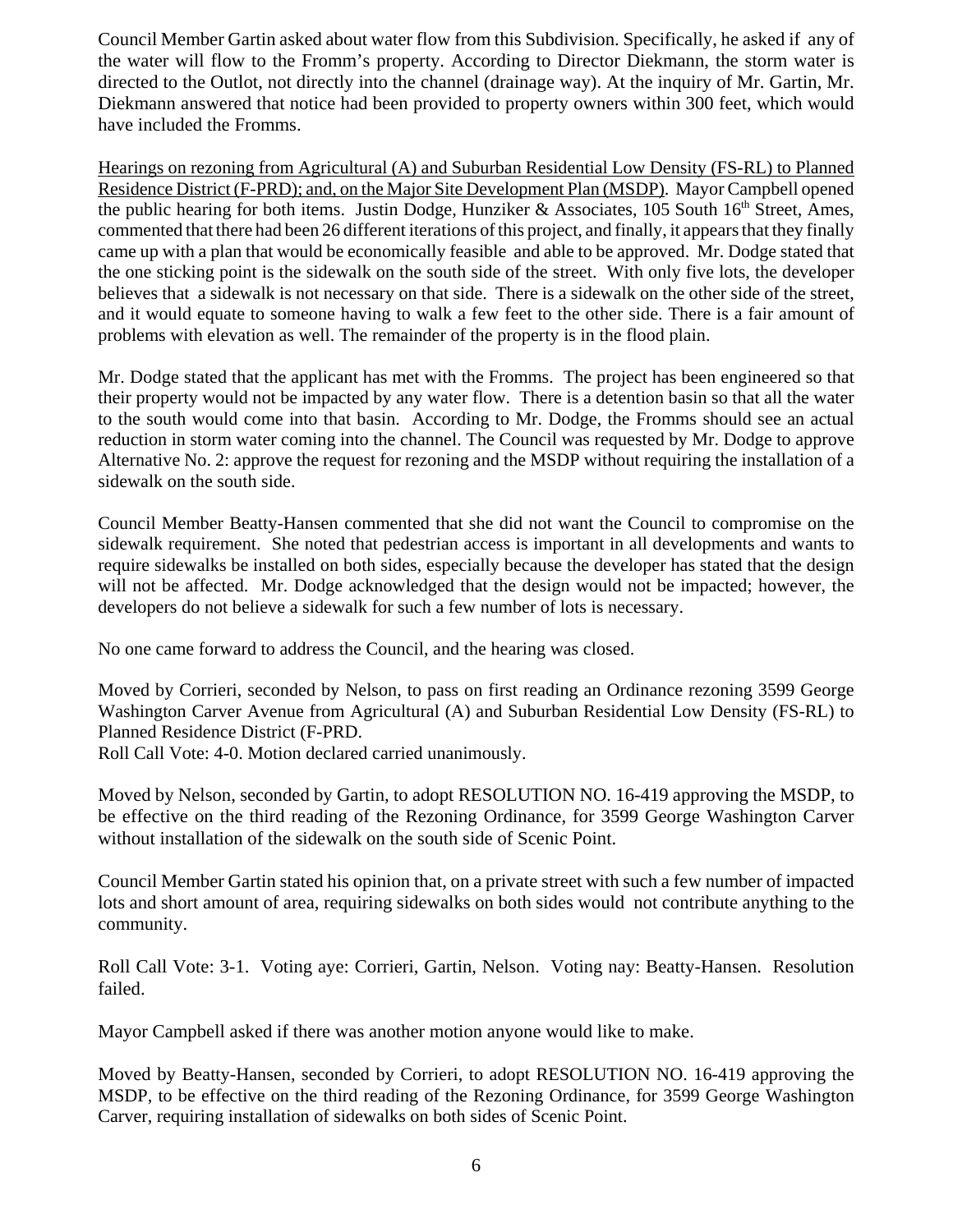Council Member Gartin asked to know the price of the sidewalk on the south side of Scenic Point. Mr. Dodge replied that it would be approximately \$7,000. He stated that, rather than having to wait for it to come back, he would prefer to keep the project on schedule even if it means they have to install the sidewalk on both sides.

Roll Call Vote: 4-0. Resolution declared adopted unanimously, signed by the Mayor, and hereby made a portion of these Minutes.

Moved by Nelson, seconded by Beatty-Hansen, to adopt RESOLUTION NO. 16-420 approving the Preliminary Plat, to be effective on third reading of the Rezoning Ordinance.

Roll Call Vote: 4-0. Resolution declared adopted unanimously, signed by the Mayor, and hereby made a portion of these Minutes.

**HEARING ON TEXT AMENDMENT TO CORRECT AN OMISSION, SPECIFICALLY SECTION 9.7(3), CONDITIONAL USES, APPEALS AND VARIANCES, FROM CHAPTER 9, FLOOD PLAIN ZONING REGULATIONS:** The Mayor opened the public hearing and closed it as there was no one who came forward to speak.

Moved by Nelson, seconded by Corrieri, to pass on first reading an Ordinance to correct an omission, specifically Section 9.7(3), Conditional Uses, Appeals and Variances, from Chapter 9, Flood Plain Zoning Regulations.

Roll Call Vote: 4-0. Motion declared carried unanimously.

Mayor Campbell noted that staff had requested that the City Council waive the rules necessary for the adoption of an Ordinance; however, since it requires an affirmative vote by three-quarters of the Council to do so, and there were not three-quarters of the Council present, that request cannot be fulfilled.

**HEARINGS ON PROPOSED CONTRACT FOR SALE OF CITY-OWNED PROPERTY AT 1125 MAXWELL AVENUE IN CONNECTION WITH THE COMMUNITY DEVELOPMENT BLOCK GRANT NEIGHBORHOOD SUSTAINABILITY PROGRAM:** Mayor Campbell opened the public hearing. She noted that staff had stated that it was continuing to work with Habitat for Humanity of Central Iowa in finalizing the contract and had requested that the hearing be continued to a later date. The Mayor asked if there was anyone wishing to speak at this time. No one came forward.

Moved by Nelson, seconded by Corrieri, to continue the hearing, to a date uncertain, on the proposed contract for sale of the City-owned property at 1125 Maxwell Avenue in connection with the Community Development Block Grant Neighborhood Sustainability Program. Vote on Motion: 4-0. Motion declared carried unanimously.

**HEARING ON PROPOSED CONTRACT FOR SALE OF CITY-OWNED PROPERTY AT 306 WELLONS DRIVE IN CONNECTION WITH THE COMMUNITY DEVELOPMENT BLOCK GRANT NEIGHBORHOOD SUSTAINABILITY PROGRAM:** Mayor Campbell opened the public hearing. She pointed out that staff was continuing to work with Habitat for Humanity on this item as well, and the hearing needed to be continued. There was no one wishing to speak at this meeting on this item.

Moved by Beatty-Hansen, seconded by Corrieri, to continue the hearing, to a date uncertain, on the proposed contract for sale of City-owned property at 306 Wellons Drive in connection with the Community Development Block Grant Neighborhood Sustainability Program. Vote on Motion: 4-0. Motion declared carried unanimously.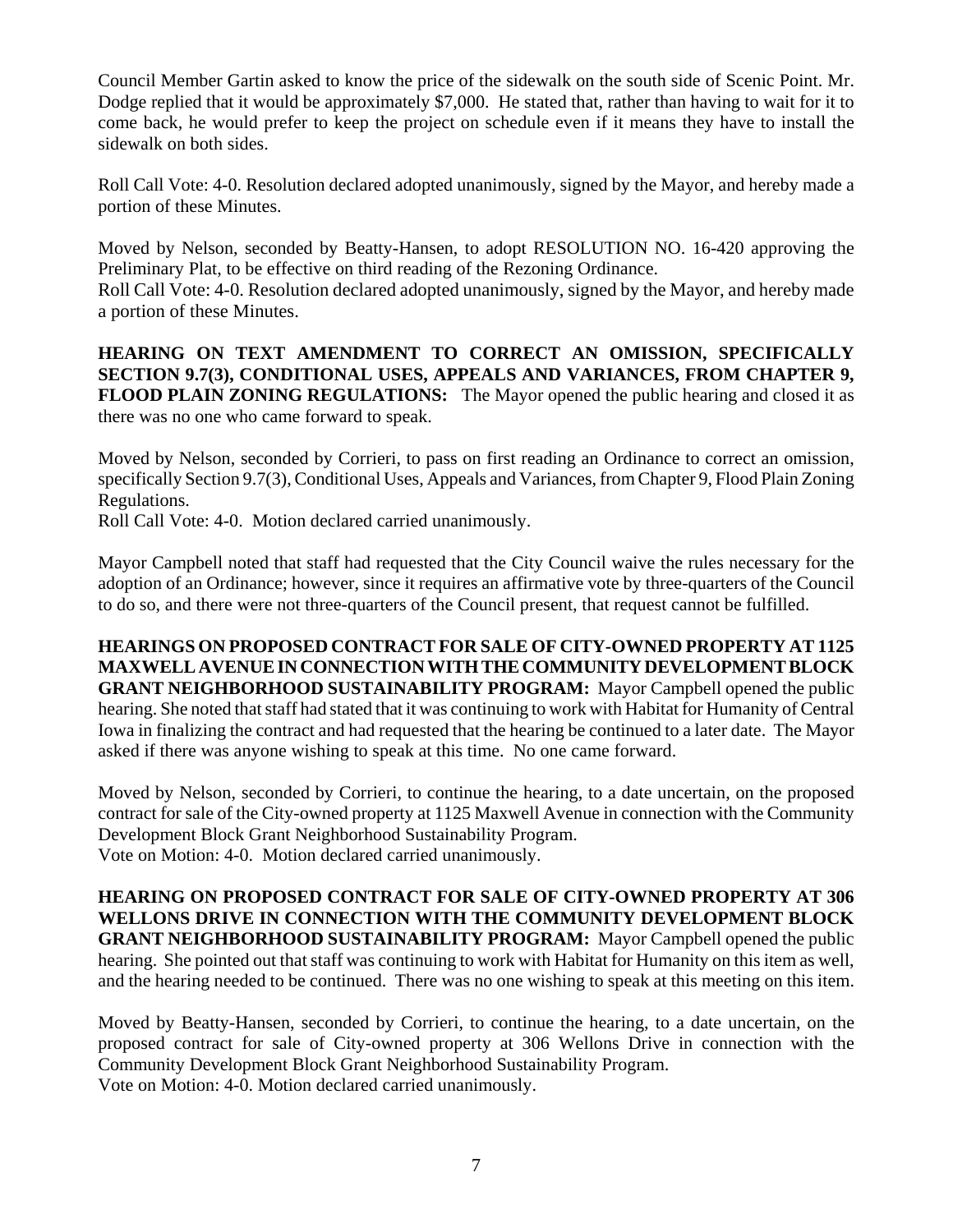**STAFF UPDATE ON URBAN DEER MANAGEMENT PROGRAM:** Police Chief Chuck Cychosz presented an update on the City's Urban Deer Management Program. He advised that deer densities are down on the east side, but on the west side, there are some very high densities. According to Chief Cychosz, the majority of the Task Force members supported the continuation of hunting in designated City locations. Staff is recommending that the Council approve bow hunting within the Park System for another year following the current practices.

Moved by Beatty-Hansen, seconded by Nelson, to approve bow hunting within the Park System, City property, and other eligible property as detailed in Urban Deer Management Ordinance and rules. Vote on Motion: 4-0. Motion declared approved unanimously.

**ORDINANCE REZONING PROPERTY AT 104 SOUTH HAZEL AVENUE:** Moved by Corrieri, seconded by Gartin, to pass on second reading an Ordinance rezoning property at 104 South Hazel Avenue from Government/Airport District (S-GA) to Neighborhood Commercial (NC). Roll Call Vote: 4-0. Motion declared carried unanimously.

**ORDINANCE PERTAINING TO RESIDENTIAL LOW-DENSITY PARK ZONE MINIMUM BUILDING SETBACK AT EXTERIOR BOUNDARY LINE:** Moved by Nelson, seconded by Gartin, to adopt ORDINANCE NO. 4264 pertaining to Residential Low-Density Park Zone minimum building setback at the exterior boundary line.

Roll Call Vote: 4-0. Ordinance declared adopted unanimously, signed by the Mayor, and hereby made a portion of these Minutes.

**COUNCIL COMMENTS:** Moved by Nelson, seconded by Gartin, to refer to staff to initiate a text amendment to allow for a clubhouse as an accessory use to apartments within the Floating Suburban Residential Medium Density Zoning District.

Vote on Motion: 4-0. Motion declared carried unanimously.

Moved by Nelson, seconded by Corrieri, to refer to staff to put on the Planning Work Plan in the future to initiate a text amendment to create a minor amendment process for Major Site Development Plans that is the same process as allowed for Planned Residential Developments. Vote on Motion: 4-0. Motion declared carried unanimously.

Moved by Nelson, seconded by Corrieri, to refer for a memo for more information the request from Brian Torresi, DavisBrown Law Firm, Dated July 8, 2016, to Place Underground Geothermal Wells Within the Conservation Easement in Quarry Estates Subdivision, 1<sup>st</sup> Addition,

Council Member Gartin noted that the City already has pipelines or other utilities that go under City easements. He asked that the memo include information on how other easements affect City easements.

Vote on Motion: 4-0. Motion declared carried unanimously.

Moved by Beatty-Hansen to refer to staff the request from Café Beaudelaire asking to redefine its outdoor service area.

Assistant City Manager Brian Phillips reported that, under the City's current Sidewalk Café Ordinance, what is being proposed by Café Beaudelaire would not be allowed. However, proposed changes to the Ordinance will be coming before the City Council in the future. The proposed revisions have been submitted to the Legal Department for review. If those changes are approved by the Council, what is being requested might be workable.

City Attorney Parks said that she is reviewing the proposed changes; however, the review might not be